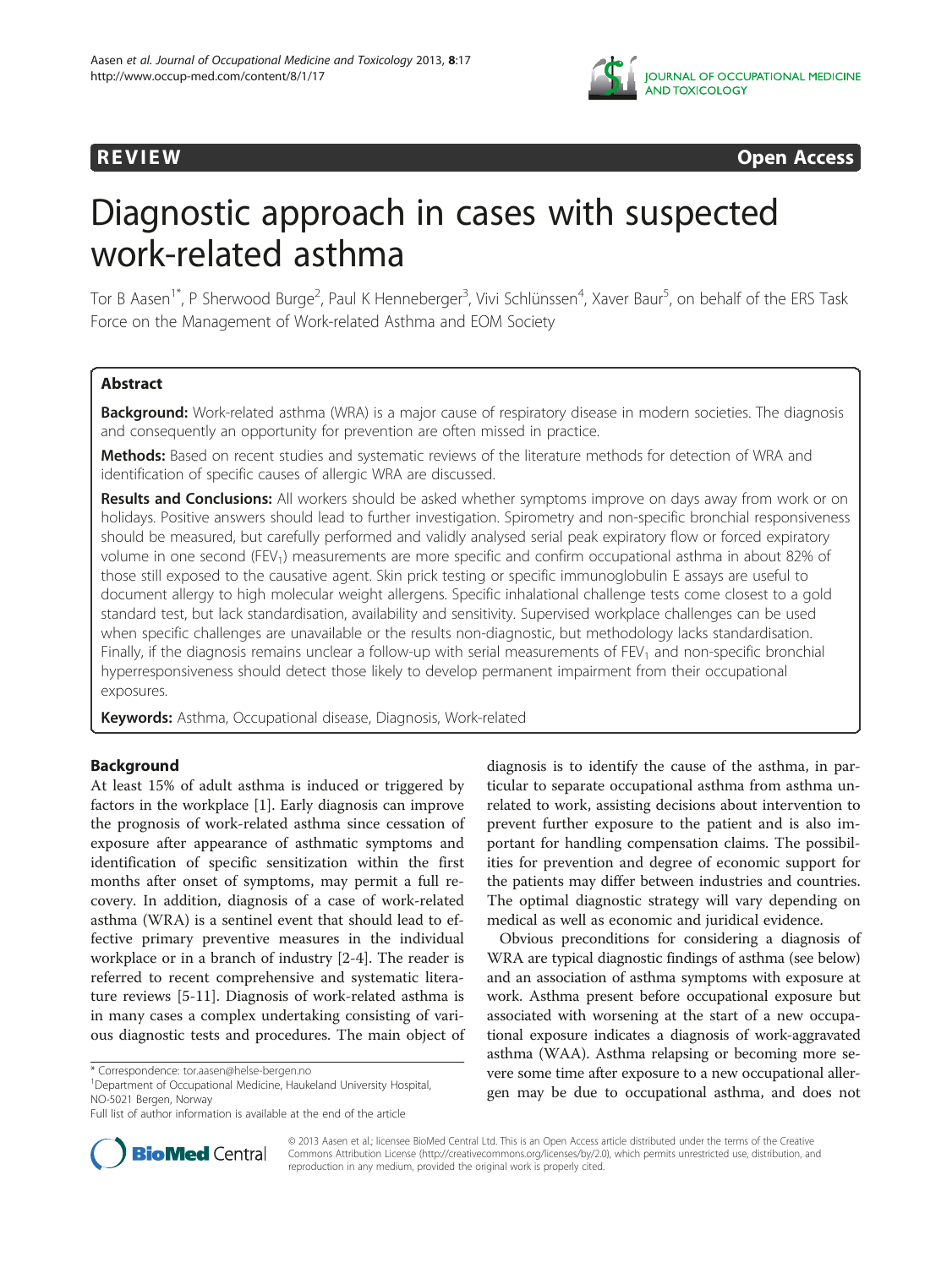preclude the diagnosis. A thorough clinical and occupational history should be obtained in all cases [\[12,13\]](#page-6-0).

The diagnosis of WRA can be performed in three steps:

- 1. Making the diagnosis of asthma.
- Asthma diagnosis is performed according to recent international guidelines [\[14,15\]](#page-6-0). However, the diagnosis of asthma is not always straightforward. Asthma is a heterogeneous disease, and the diagnostic criteria are ill-defined and vary between studies [\[16,17](#page-6-0)]. Further, there is considerable overlap between asthma and chronic obstructive pulmonary disease (COPD) [\[18\]](#page-6-0). A doctor's diagnosis of asthma may be frequently questionable [\[19\]](#page-6-0).
- 2. Identification of the workplace as the cause of the patient's asthma. Objective verification of the association between work exposure and airflow limitation is a basis for diagnosing WRA, both for new onset occupational asthma (OA) and WAA.
- 3. Identification of a specific agent causing WRA. This step is most demanding on resources. A specific diagnosis is needed before appropriate remedial action can be taken in the workplace, but the full diagnostic armamentarium is only available at few centres worldwide [\[20\]](#page-6-0). The extent of diagnostic investigation will depend on what resources are available and on a decision analysis that takes into account the consequences of false positive and false negative diagnoses [\[21](#page-6-0)].

# Diagnosis of allergic work-related asthma

Recognized exposure to a known allergen at work and a provisional diagnosis of WRA should lead to an extensive diagnostic work-up to identify the agent and objectively confirm its causal role. Occupational allergens conform to the general definition of allergens [\[22\]](#page-6-0).

To reach the diagnosis of WRA several pieces of evidence are necessary:

- Objective information of exposure to known sensitizers.
- Demonstration of an association between exposure at work and airflow limitation by lung function testing or changes in non-specific bronchial hyperresponsiveness (NSBHR) or changes of airway inflammation (e.g. sputum eosinophils).
- Identification of a specific allergic reaction to the occupational agent (rather than an acute irritant reaction).

Note: There are many OA-inducing agents and worksites generally included in the lists of airway

allergens and irritants (for details see latest summaries [[23,24\]](#page-6-0) and Irritants: Evidence table of reporting OA or occupational COPD due to irritants (Authors: X. Baur, P. Bakehe, H. Vellguth, JOMT), ACGIH Tables: Occupational agents with respiratory effects according to ACGIH and/or classified with the H334 (R42) phrase and/or H335 (R37) phrase plus EU regulations (Author: X. Baur); however, due to negative allergological findings for many of them pathogenetic mechanisms are still unknown; examples include most cases of isocyanate and potroom asthma [[25\]](#page-6-0).

Diagnostic tests can be divided into those which should be available to all respiratory physicians and those generally confined to specialist in occupational lung diseases.

# Diagnostic methods suitable for all respiratory and occupational physicians

All working patients with asthma and COPD should be asked whether their symptoms improve on days away from work or on holidays. Further investigation is required for all positive respondents.

Questionnaires. Questionnaires are extensively used as screening tools in epidemiological studies. Several epidemiological questionnaires are in current use [\[26-28](#page-6-0)]. Questions about work exposure and association of symptoms to work may be used in clinical diagnosis.In the clinical setting questionnaires that identify symptoms of wheeze and/or shortness of breath which improve on days away from work or on holiday have a high sensitivity, but relatively low specificity for OA [\[28-](#page-6-0)[34](#page-7-0)].

Medical histories by experts. There is general agreement that medical histories taken by experts have high sensitivity, but their specificity may be lower [[28,29,](#page-6-0)[32,35-38\]](#page-7-0).

Exposure assessment [\[39](#page-7-0)]. This comes both within the compass of a generalist and a specialist. A generalist should elicit exposures in high-risk occupations, in which asthma should be assumed to be occupational unless excluded by objective tests. The workers reported from population studies to be at increased risk of developing asthma include; bakers, chemical workers, cleaners, cooks, electrical and electronic production workers, farm workers, food processors, forestry workers, healthcare workers, laboratory technicians, mechanics, metal workers, painters, plastics and rubber workers, storage workers, textile workers, waiters, welders and wood workers. A specialist should identify specific exposures, with a systematic occupational history, scrutiny of exposure documentation such as material safety data sheets (MSDSs), internal reports and industrial hygiene measurements from the industry. The failure to find a sensitiser on a MSDS should not preclude the diagnosis of occupational asthma, as many sensitisers are not regularly listed, particularly those in low concentration, those that are only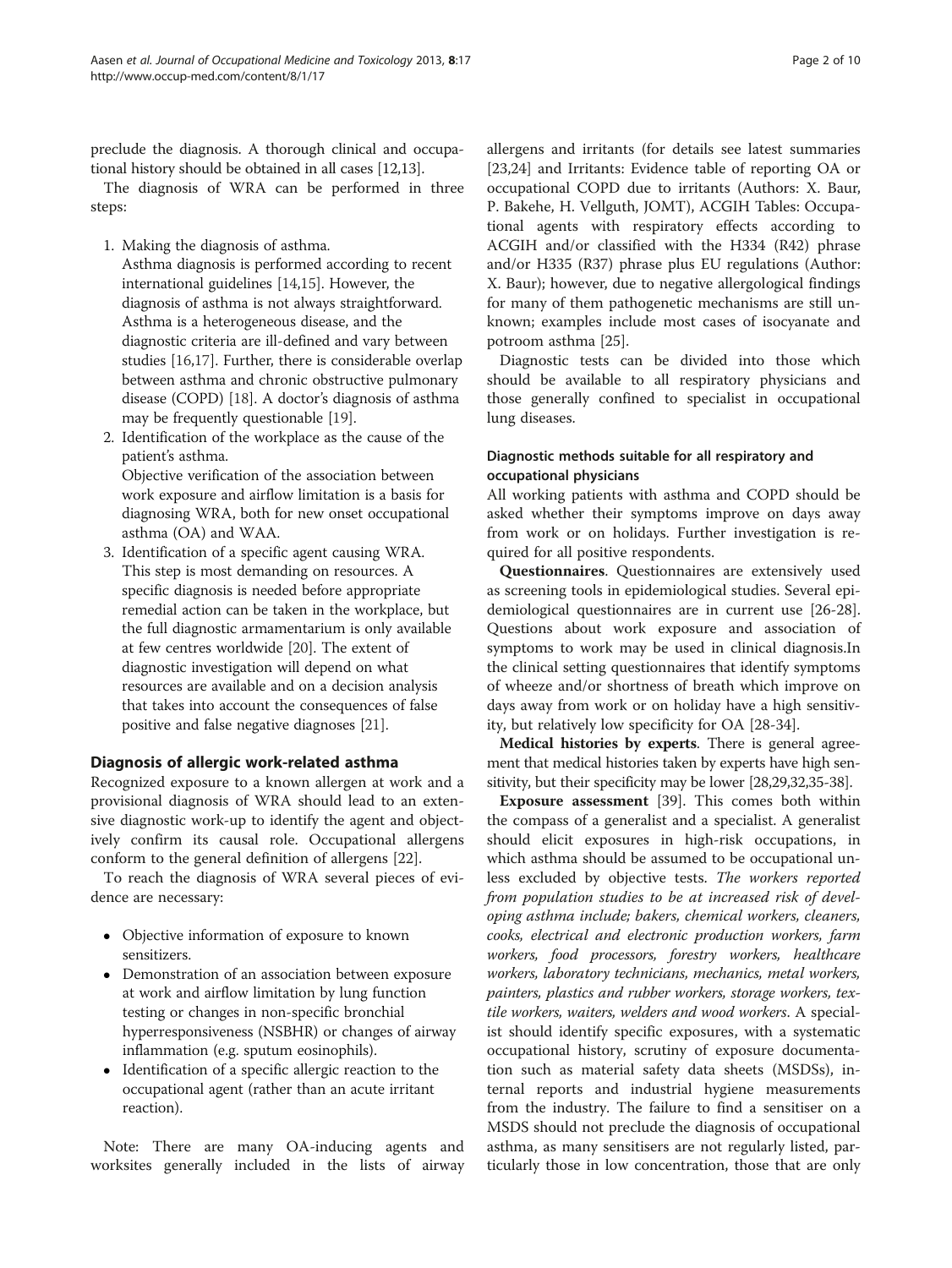present in certain circumstances, such as when heated and those given non-specific titles such as preservative, biocide, fragrance, resin etc.

Spirometry [[40](#page-7-0),[41](#page-7-0)]. Spirometry is required in all patients considered for WRA. It is used as a main instrument for monitoring lung function longitudinally during surveillance, also during measurement of non-specific bronchial hyperresponsiveness (NSBHR) and in specific inhalation challenge. Many workers with WRA have normal spirometry when seen in a clinic. There is also a role for measurement of airway resistance or specific conductance to monitor lung function when a patient cannot record  $FEV<sub>1</sub>$  reliably.

Pre- to post-shift changes in lung function cannot be recommended for the validation or exclusion of WRA [[42,43\]](#page-7-0). Serial PEF and spirometry measurements have been shown to be superior to cross-shift change in diagnosing WRA [[43\]](#page-7-0).

Measurement of non-specific airway responsiveness [[44,45\]](#page-7-0). Challenge with methacholine is part of the initial diagnostic work-up. It can also be measured before and after a period of work exposure and during SIC. Normal NSBHR does not exclude OA.A large number of concordant studies from different centres using different methodologies demonstrated that increased NSBHR is often found in workers with WRA. There are, however, many reports of normal methacholine or histamine reactivity within 24 hours of exposure in workers with confirmed OA [\[28,29,](#page-6-0)[32,34,36,38,46-57](#page-7-0)].

Serial lung function testing. If clinical OA exists, exposure to routine levels of the causative agent should result in a measureable decline in lung function in the hours after exposure. This is usually performed by a simple expiratory peak flow (PEF) meter or by a portable spirometer [[58](#page-7-0)]. Measuring PEF or  $FEV<sub>1</sub>$  during periods of work and away from work may document a causal relationship between exposure and airflow reduction [\[58](#page-7-0)]. Technical issues related to interpretation have been extensively studied [[59](#page-7-0)]. The frequency and duration of the recording depends on the method of analysis, but in general, at least 4 readings/day are required, although 8 readings a day allows shorter records, with usual exposure on work days and no changes in treatment on days away from work. A 3-week record containing at least 3 periods off work would be suitable for most forms of analysis [\[60](#page-7-0)-[62\]](#page-7-0). The sensitivity and specificity of serial peak flow measurements performed after extensive instruction to patients and using quality control are high in the diagnosis of OA, for which there is a recent systematic review with a pooled sensitivity of 82% and specificity of 88%. Peak flow measurements require encouragement and instruction of the patient; otherwise at least one third of the subjects will not produce reliable data [\[30,31,43,48,56,62-68\]](#page-7-0). Note: New handheld electronic spirometers storing the

whole flow volume curves and automatically checking for reproducibility and other quality criteria (e.g. ATS/ERS 2005) will allow easy quality control and provide additional parameters [\[41\]](#page-7-0). Their practicability, including the analysis of the large data set that can result from testing one patient, remains to be shown.

# Allergological tests

- The skin prick test (SPT) is the mainstay of allergological testing. SPT is generally regarded as sensitive, but with less specificity. The test should be performed according to international guidelines [[69\]](#page-7-0). Standardized material is rarely available in suspected occupational allergy cases, but crude extracts produced locally may be useful. SPT is usually not performed in low molecular weight (LMW) allergy (with the exception of platinum salts and reactive dyes).
	- Specific immunoglobulin E (IgE) tests are often less sensitive, but possibly more specific than SPT. A major shortcoming of allergological tests is the lack of standardization of most occupational allergen extracts as well as of the antibody measuring assays [\[70-72](#page-7-0)]. Both SPT and specific IgE tests are in general sufficiently sensitive for detecting type I sensitisation and OA caused by most high molecular weight agents (HMW), but are not specific for diagnosing asthma [[34,73\]](#page-7-0). Both SPT and specific IgE tests are sensitive for detecting type I sensitisation and occupational asthma caused by acid anhydrides and some reactive dyes, but have a lower specificity for diagnosing asthma in these cases [\[74](#page-7-0)-[78](#page-8-0)]. Skin prick tests are highly sensitive but less specific for occupational asthma caused by complex platinum salts [\[53,54\]](#page-7-0).
	- Other in vitro studies such as mediator release test (i.e. of histamine) in an allergen-antibody reaction and release of cytokines during in vitro stimulation [\[79\]](#page-8-0) are, to date, not routine tests.

# Diagnostic methods suitable for specialists in occupational lung diseases

Specific inhalation challenge tests (SIC) [[80](#page-8-0),[81](#page-8-0)]. SIC are commonly regarded as a reference method for diagnosing sensitizer-induced WRA. However, the test is in practice not well standardized internationally and is sparsely available [\[82\]](#page-8-0). They are subject of a current ERS taskforce whose preliminary indications are:

• Confirming the diagnosis and cause of OA when other objective methods are not feasible, have failed or provide indeterminate results.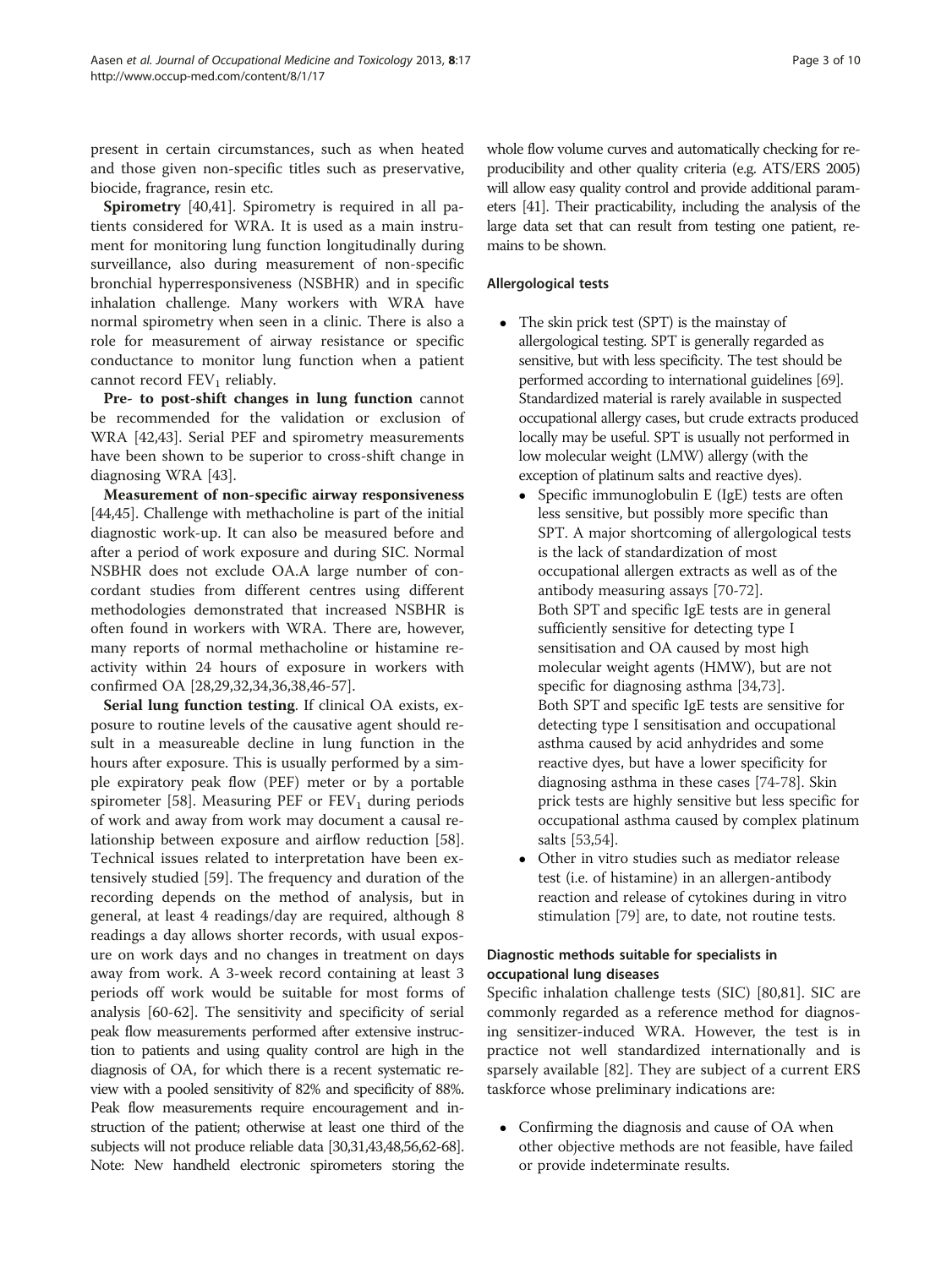- As a rapid way to evaluate the possibility of OA caused by a sensitizing agent when the net potential clinical benefit of the test is expected to exceed the risk of complications.
- When a new (not formerly described) specific cause of OA is suspected.
- For research purposes.

Methods for performance of specific inhalation tests: These may be performed in a specially designed laboratory in two main ways:

1. Controlled laboratory challenge.

By use of this method controlled concentrations of the suspected sensitizers (standardized allergen extract) are administered in controlled concentration and dose either by the inhalation chamber method or by closed-circuit methodology [\[81\]](#page-8-0). Laboratory-based specific challenge testing may produce false negative results, which has been shown when comparing laboratory challenge with workplace challenges which confirmed occupational asthma [\[83\]](#page-8-0).

2. Workplace challenge test or realistic challenge. This is an attempt to reproduce actual work processes and exposures which are performed in line with the Jack Pepys tradition [\[84](#page-8-0)].

The aim of a workplace challenge is to make supervised lung function similar to a bronchial provocation testing in the workplace after suitable control measurements have been made without exposure in the workplace on separate days. Measurements of NSBHR, cells in induced sputum, fractional exhaled nitric oxide (FeNO) etc. can be made in conjunction with the workplace challenge. The patient should be exposed to the usual concentrations of the potential causative agent during the challenge that may last up to 2(−4) hours of usual exposure. It is important to ensure that the usual work practices are taking place during the workplace challenge which may not always be easy to achieve.

Safety considerations are important, and many workplaces do not provide clean and safe environments for medical treatment and the whole site may be the cause of the asthma. In these circumstances any emergency treatment of a severe asthmatic attack would involve removing the worker from the workplace and often from sources of electrical supply, typically needed to perform spirometry and operate nebulizers.

Limitations of specific inhalation challenge

Specific bronchial provocation testing can produce false positive and false negative results. It is particularly difficult to set up when the exposures are complex (such as with welding fume or metal working fluid exposures) or when the process being mimicked involves high temperatures, explosive or inflammable material. SIC is in general poorly standardized. Even if the procedure is usually regarded as the gold standard for diagnosing WRA, it requires much experience to adequately define the challenge procedure and to know which parameter to use when assessing the sensitivity and specificity of this test.

The earliest attempt at assessing the validity of SIC used continued work with exposure to the original suspected causative agent without reduction of exposure for a year. The subsequent absence of deterioration in asthma was taken as an indicator of no WRA, and the need for removal from exposure because of repeated severe asthmatic attacks indicated OA. Using these two criteria, the sensitivity for specific bronchial provocation testing with isocyanates up to a 30 minute exposure to 0.02 ppm was 82% and for colophony up to a 15 minute exposure to heating neat colophony was 100%. The relevant specificities were 67% for colophony and 100% for isocyanate exposure [[85](#page-8-0)].

More recently Rioux [[83\]](#page-8-0) performed work place challenges in 99 workers who had negative specific bronchial provocation testing but had a good history of OA. Twenty-nine of these had a positive workplace challenge, some with subsequent positive bronchial provocation testing when different agents were tested. Of those who had negative workplace challenges, 34/70 had asthma or rhinitis excluded following further investigation. False negative specific challenges were therefore found in 29/ 65 with asthma or rhinitis and a good history of workplace deterioration [[83](#page-8-0)].

There are no studies evaluating the criteria for a positive or negative workplace challenge. However, the criteria for detecting late asthmatic reactions from specific challenges proposed by Stenton and colleagues [\[86](#page-8-0)] are probably appropriate. These criteria specify at least three control days without exposure, calculating the pooled standard deviation for the  $FEV_1$  measurements on the unexposed days and requiring at least 2 consecutive measurements on the workplace challenge day to be below these pooled standard deviation measurements [\[86\]](#page-8-0). This method has been applied to unsupervised serial measurement of PEF and found to have a specificity of over 90% with specific challenge testing as the standard [[87\]](#page-8-0).

In summary, in spite of their limitations carefully controlled specific challenges come closest to a gold standard test for some agents causing OA [[42](#page-7-0),[43,49,52](#page-7-0)]. Further, a negative test in a worker with otherwise good evidence of OA is not sufficient to preclude the diagnosis [[42,43,49,52\]](#page-7-0).

#### Non-invasive methods to assess airway inflammation

Several non invasive methods have been used to assess and monitor airway inflammation in asthma in the last decade.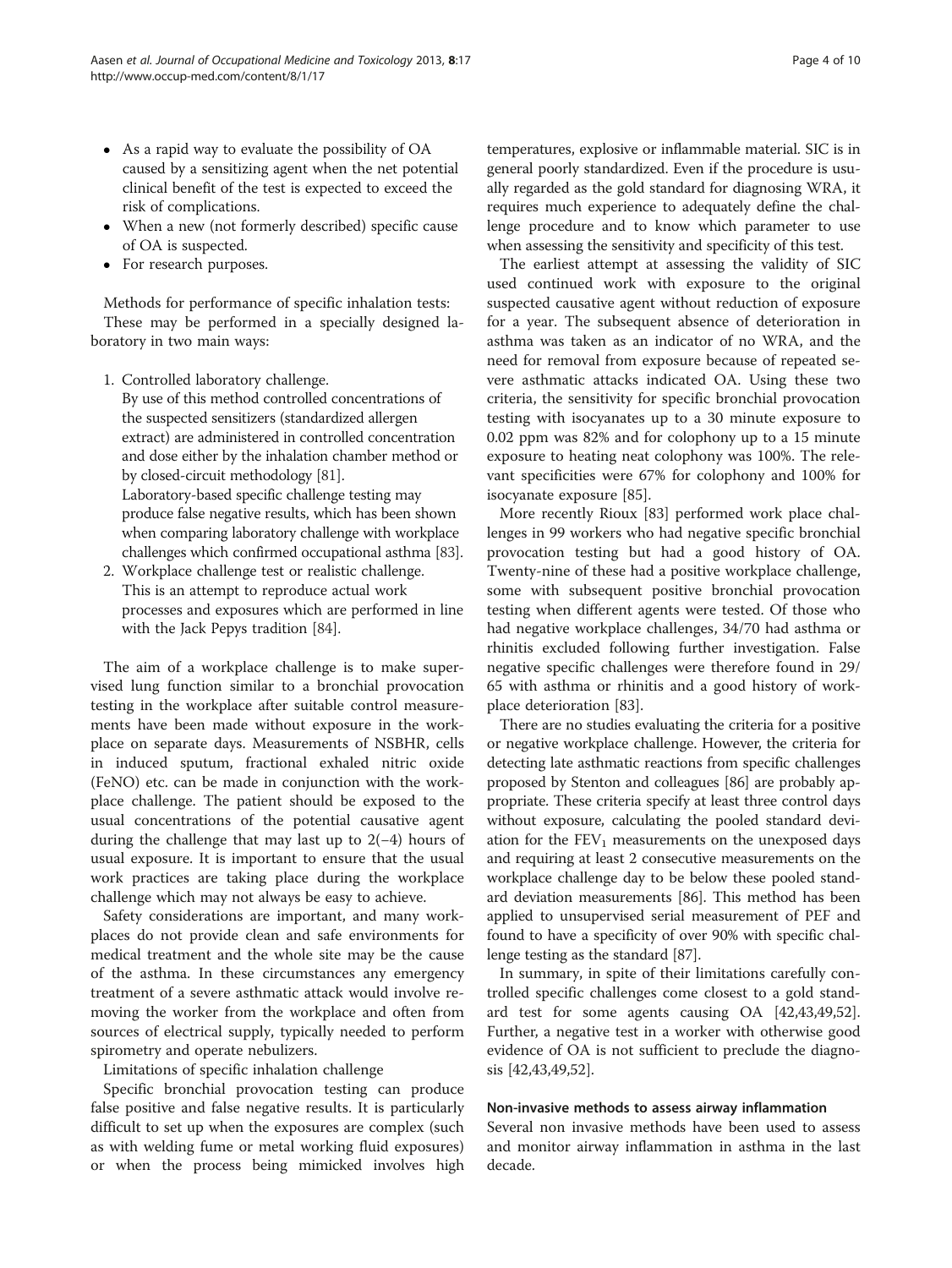Three of these methods have been standardized by international committees:

- induced sputum
- exhaled nitric oxide (FeNO)
- exhaled breath condensate (EBC).

Analysis of induced sputum is a valid and reproducible method for studying airway inflammation [\[88,89](#page-8-0)]. The method consists of inducing sputum production by having the patient inhale a hypertonic saline solution. Sputum is subsequently processed and cytospins are prepared and stained. In addition, inflammatory mediators can be measured in sputum supernatant [\[89\]](#page-8-0). The count of eosinophils is the most repeatable parameter in induced sputum and is a reasonably good non-invasive index of airway eosinophilia since there is fairly good agreement between the evaluations of eosinophils in induced sputum, in bronchial biopsy specimens, and in bronchoalveolar lavage [[90](#page-8-0)]. The validity of this method is attested to by several studies, which have shown that sputum inflammatory indices such as eosinophils and eosinophil cationic protein (ECP) are increased by exposure to common allergens and are reduced with corticosteroids [\[91](#page-8-0)]. There is evidence that induced sputum may be useful in clinical practice since evaluation of sputum eosinophils was shown to be equivalent to NSBHR for discriminating asthma from other conditions, and assessment of sputum eosinophilia improved the management of asthma [\[17](#page-6-0)[,92,93\]](#page-8-0).

Several studies reported sputum eosinophilia in both early and late reactors between 6 and 24 hours after SIC in OA caused by both high- and low-molecular weight occupational agents. Moreover, the addition of sputum cell counts to monitoring of PEF increased the specificity of this test suggesting that monitoring airway eosinophils in induced sputum improves the diagnosis of OA [[94-96](#page-8-0)]. Indeed, induced sputum may be useful in the diagnosis and follow-up of subjects with WRA [\[97\]](#page-8-0). Its utility in epidemiological studies has not been evaluated.

Eosinophil counts in sputum may have other diagnostic uses. Sputum might be helpful in differentiation between WAA and OA due to a workplace sensitiser that is superimposed on existing asthma, since two studies have shown that exposure to occupational agents in asthmatics not sensitised to the agents did not induce airway inflammation and did not change the sputum cell composition [\[88,98\]](#page-8-0). The analysis of induced sputum has also been found to be useful in the identification of occupational eosinophilic bronchitis. This condition is characterized by cough on exposure to occupational agents, without any change in lung function tests [[99\]](#page-8-0).

Sputum eosinophilia is not present in all workers with allergic WRA. Compared with those with sputum eosinophilia,

those without eosinophilia were exposed to similar agents, had similar changes in lung function related to work exposure but had less NSBHR [[46](#page-7-0)].

Inhalation of hypertonic saline is not completely noninvasive, and can cause bronchoconstriction in subjects with hyperresponsive airways. Its success rate is less than 100%, since some subjects are unable to produce adequate samples. In addition, the induction is time-consuming and processing the samples is laborious and needs to be performed soon after collection [[89](#page-8-0)]. The conclusions from the ERS evidence-based guidelines was [[10](#page-6-0)];

- Sputum eosinophils increasing by  $>1\%$  post SIC or workplace exposure may support a diagnosis of OA when the  $FEV_1$  has fallen <20%.
- The presence or absence of increased sputum eosinophils is not useful in selecting or excluding those who might have work-related asthma.

Exhaled nitric oxide (FeNO) is a non-invasive tool for assessing airway inflammation in asthma [[100](#page-8-0)]. NO is produced by various cells in the lung either resident or recruited during the inflammatory process. Exhaled NO is generally measured on line, the subject blowing directly into the analyser with immediate results. Portable analysers are also available. It is also possible to have a remote breath collection into inert bags, with subsequent analysis. NO concentration is increased in the exhaled air from patients with asthma and decreased by corticosteroid therapy [[101](#page-8-0)-[103](#page-8-0)]. There is a positive correlation between FeNO and sputum eosinophils in asthma [\[104\]](#page-8-0). In clinical practice, evaluation of FeNO was equivalent to sputum eosinophils in diagnosing asthma [\[105](#page-8-0)] and management of asthma according to FeNO levels was effective to reduce maintenance doses of inhaled corticosteroids [\[106\]](#page-8-0).

Some occupational studies have investigated the role of FeNO in assessing OA, but with inconsistent results [[98,102,107](#page-8-0)-[112\]](#page-8-0). It has been suggested that measurement of FeNO can be used to indicate the development of airway inflammation accompanying late asthmatic reactions after SIC in patients with normal or slightly increased basal NO levels [\[112\]](#page-8-0). However, the usefulness of FeNO in the investigation of OA may be limited by factors affecting its determination, such as therapy with inhaled steroids and smoking [[100](#page-8-0)]. Although the measurement of FeNO is totally non-invasive, quick and relatively simple to perform, more data are needed to determine whether FeNO is useful in diagnosing WRA.

• In the clinical setting, a finding of normal exhaled nitric oxide fraction cannot be used to exclude OA

EBC is collected by cooling or freezing exhaled air and is also totally non-invasive [\[113,114\]](#page-8-0). In addition to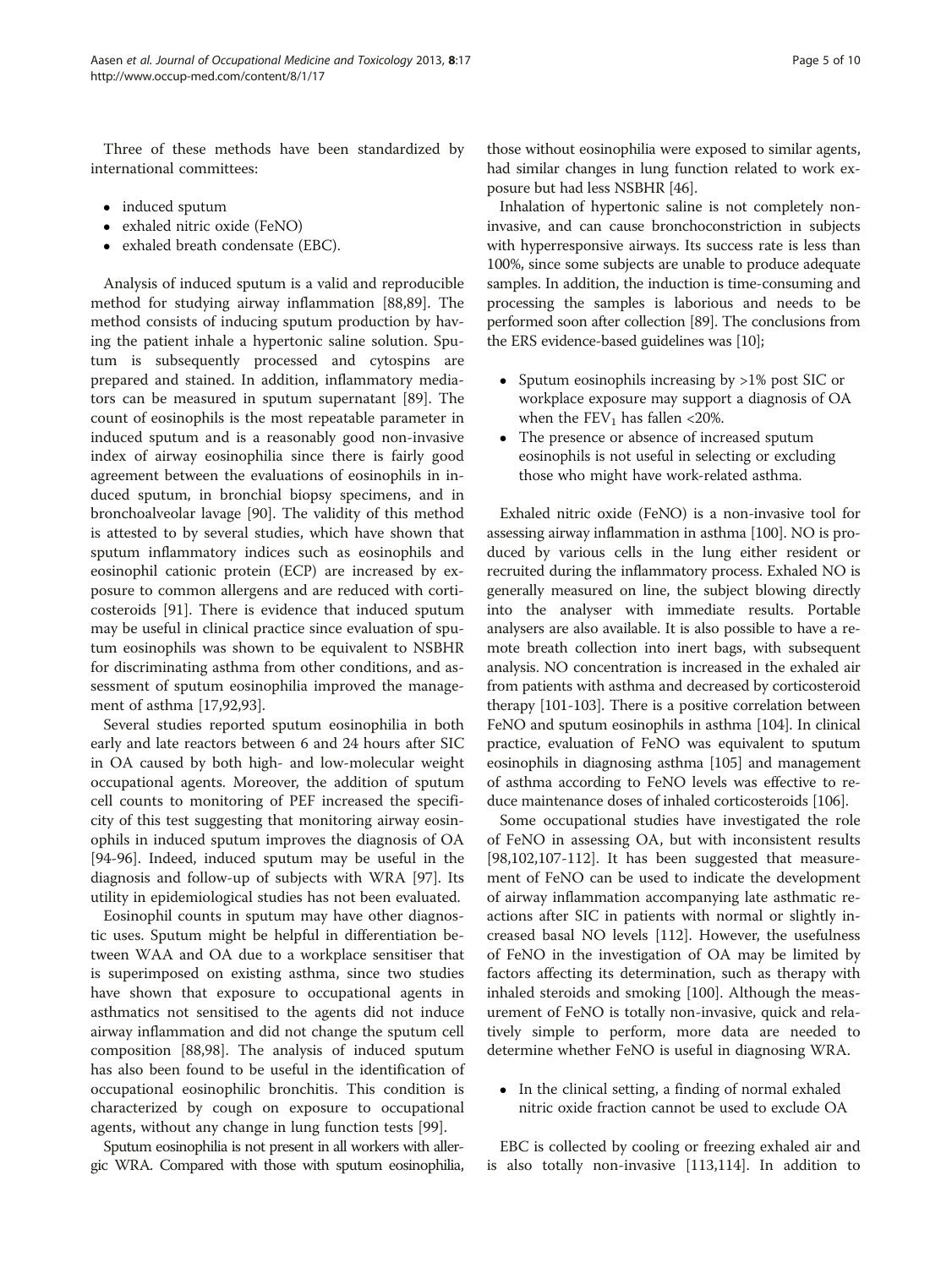measuring the pH of EBC, investigators have been able to detect several volatile and non-volatile chemicals, including lipids, proteins and oxidants. Nevertheless, there are still open questions in the procedure to collect samples, the reliability of analytical methods for detecting minute concentrations of chemicals and the expression of the results. EBC has been used in the investigation of airway diseases such as asthma, COPD, lung cancer, interstitial lung disease and acute respiratory distress syndrome. Since no studies using EBC have been performed in OA so far, its role in the diagnosis of WRA remains undetermined.

In summary, the above-mentioned new methods are promising for monitoring the inflammatory activity in the airways. However, their definite place in practical diagnosis is at present not clear.

# Diagnosis of diagnostic groups within the spectrum of WRA

Individual diagnostic steps of the following WRA forms correspond to the methods mentioned earlier in the section on diagnosis of allergic WRA. However, SIC may produce positive results in spite of negative IgE findings, e.g. in cases suffering from isocyanate, platinum or irritant asthma with latency (it is clearly inappropriate for acute irritant induced asthma).

- 1. Work-aggravated asthma. This is an entity characterized by symptomatic deterioration of preexisting or concomitant non-occupational asthma at work without a latent interval mainly by irritant mechanisms. There are similar changes in lung function related to work exposure as those with allergen- or irritant-induced OA [[115](#page-8-0)].
- 2. Irritant-induced asthma [\[116\]](#page-8-0).
	- a. Acute irritant induced asthma (Reactive airways disease syndrome, RADS) [[117](#page-8-0)]. This is a fairly well described entity. The diagnosis is retrospective and criteria based, e.g. ACCP criteria for diagnosis of reactive airway dysfunction syndrome (RADS) (should meet all eight) [\[12\]](#page-6-0):
		- 1. Documented absence of preceding respiratory complaints.
		- 2. Onset of symptoms after a single exposure incident or accident.
		- 3. Exposure to a gas, smoke, fume, or vapor with irritant properties present in very high concentration.
		- 4. Onset of symptoms within 24 h after exposure with persistence of symptoms for at least three months.
		- 5. Symptoms simulated asthma: cough, wheeze, dyspnoea.
- 
- 6. Presence of airflow obstruction on pulmonary function tests (initial testing should be done shortly after exposure).
- 7. Presence of nonspecific bronchial hyperresponsiveness.
- 8. Other pulmonary diseases ruled out.
- b. Not so sudden onset of irritant asthma. As opposed to RADS this is caused to lower chronic or repetitive exposures to irritants mostly in the range of the occupational exposure limits [[8,](#page-6-0)[118](#page-8-0)], it is commoner in those with atopy or childhood asthma.
- c. Irritant asthma with latency [[119](#page-8-0)]. This is a controversial entity of asthma defined by
	- no prior asthma
	- a latent interval from first exposure to disease
	- no massive acute exposure
	- symptoms related to usual exposure to the causative agent
	- reproducibility of the asthma from either workplace challenges or specific inhalation challenge or valid serial measurements of PEF measurements at and away from work
	- an allergic mechanism is very unlikely

# **Discussion**

# The problem of test materials and lack of standardized technology:

Immunological tests are commonly performed as used in allergy testing, but the main problem in occupational allergy is an almost universal lack of standardized requirements for allergy extracts. Simple test may be performed using material that patients bring to the consultation. For HMW agents close collaboration with an immunochemist is advisable for optimal characterization of test material. As regards LMW agents, the problem is even more complex. For instance, there are more than thousands different isocyanates compounds known as yet. In research, most publications deal with monomers such as toluene diisocyanate, hexamethylenediisocyanate, methylene diphenyldiisocyanate. However, some patients may react only with oligomers that are predominantly used by the industry [\[120](#page-8-0)[,121](#page-9-0)]. Furthermore, a new generation of isocyanates results from the decomposition of polyurethane coatings or foam during hot work, a process that can yield irritant toxic agents as well [[122](#page-9-0)]. Collaboration with a qualified chemist is thus necessary to plan and monitor tests, especially SIC with complex chemicals.

# Situations with conflicting test results

WRA diagnostic efforts may provide conflicting findings, e.g. the patient may report convincingly work-related asthmatic symptoms but there are no abnormal findings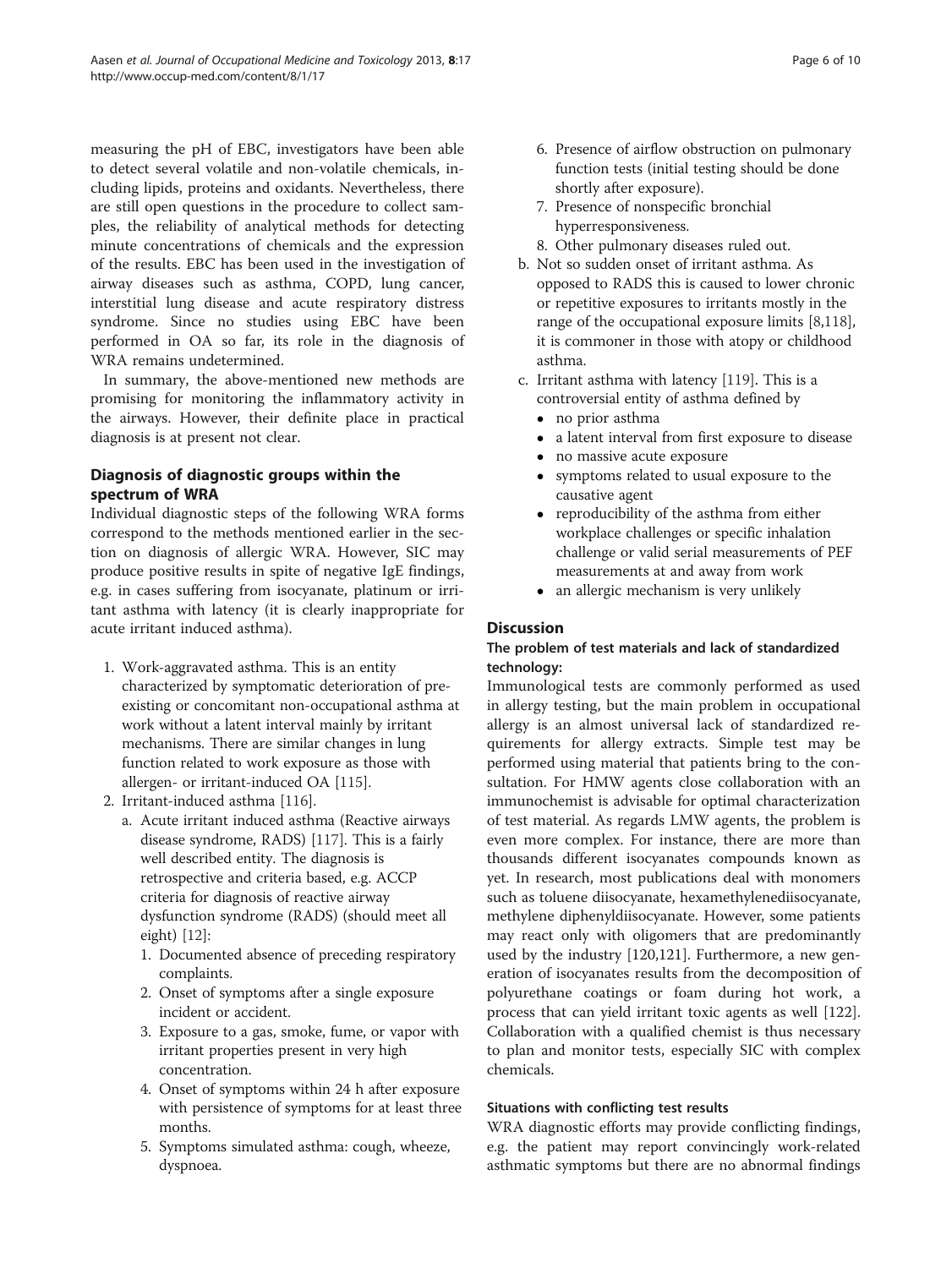<span id="page-6-0"></span>in lung function and allergological tests. Follow-up of the subject at short intervals including serial  $FEV<sub>1</sub>$  and NSBHR monitoring is recommended in such situations. An accelerated  $FEV<sub>1</sub>$  decline can be detected statistically using the Spirola program [[123\]](#page-9-0).

#### Conclusions

The potential health benefit of a correct and early diagnosis of WRA is considerable both for the individual, industry and society. However, the possibility of WRA is frequently not considered by the doctor and adequate measures to secure an etiologic diagnosis are not performed. Organized collaboration between occupational, primary care and specialized centre physicians is required to improve the situation. An integrated approach is recommended [[71\]](#page-7-0).

#### Abbreviations

NSBHR: Non-specific bronchial hyperresponsiveness; WRA: Work-related asthma; OA: Occupational asthma; PEF: Peak expiratory flow; SPT: Skin prick test; SIC: Specific inhalation challenge.

#### Competing interests

The authors declare that they have no competing interests.

#### Authors' contributions

TBAa drafted the manuscript. All co-authors made substantial contributions to the review. All authors read and approved the final manuscript.

#### Funding

The work of the Task Force on the Management of Work-related Asthma was funded by the European Respiratory Society.

#### Members of the ERS Task Force on the Management of Work-related Asthma

Xaver Baur, Chair (Hamburg, Bergen Germany); Tor B Aasen (Bergen, Norway); Sherwood Burge (Birmingham, UK); Holger Dressel (Munich, Germany); Dick Heederik (Utrecht, The Netherlands); Paul K Henneberger (Morgantown, USA); PieroMaestrelli (Padova, Italy); Carrie A Redlich (New Haven, USA); Jos Rooijackers (Utrecht, The Netherlands); Vivi Schlünssen (Aarhus, Denmark); Torben Sigsgaard (Aarhus, Denmark); Olivier Vandenplas (Yvoir, Belgium); and Dennis Wilken (Hamburg, Germany).

#### Author details

<sup>1</sup>Department of Occupational Medicine, Haukeland University Hospital, NO-5021 Bergen, Norway. <sup>2</sup>Birmingham Heartlands Hospital, Birmingham, UK.<br><sup>3</sup>Division of Perpiratory Disoase Studies, National Institute for Occupational <sup>3</sup>Division of Respiratory Disease Studies, National Institute for Occupational Safety and Health, Morgantown, WV MS 2800, USA. <sup>4</sup>Department of Public Health, Section of Environment, Occupation and Health, Danish Ramazzini Centre, Aarhus University, Aarhus, Denmark. <sup>5</sup>Institute for Occupational Medicine, Charité University Medicine, Berlin, Germany.

#### Received: 25 April 2013 Accepted: 10 June 2013 Published: 14 June 2013

#### References

- 1. Bernstein IL, Chan-Yeung M, Malo JL, Bernstein DI: Asthma in the workplace and related conditions. 3rd edition. New York: Taylor & Francis; 2006.
- Matte TD, Hoffman RE, Rosenman KD, Stanbury M: Surveillance of occupational asthma under the SENSOR model. Chest 1990, 98:173S-178S
- Heederik D, Henneberger PK, Redlich CA: Primary prevention: exposure reduction, skin exposure and respiratory protection. Eur Respir Rev 2012, 21:112–124.
- 4. Wilken D, Baur X, Barbinova L, Preisser A, Meijer E, Rooyackers J, et al: What are the benefits of medical screening and surveillance? Eur Respir Rev 2012, 21:105–111.
- 5. Beach J, Rowe BH, Blitz S, Crumley E, Hooton N, Russel K, et al: Diagnosis and Management of Work-Related Asthma. Rockville, MD: Agency for Healthcare Research and Quality; 2005.
- 6. Nicholson PJ, Cullinan P, Burge PS, Boyle C: Occupational asthma: Prevention, identification & management: Systematic review & recommendations. London: British Occupational Health Research Foundation; 2010.
- 7. Tarlo SM, Balmes J, Balkissoon R, Beach J, Beckett W, Bernstein D, et al: Diagnosis and Management of Work-Related Asthma: American College of Chest Physicians Consensus Statement. Chest 2008, 134:1S–41S.
- 8. Baur X, Aasen TB, Burge PS, Heederik D, Henneberger PK, Maestrelli P, et al: The management of work-related asthma guidelines: a broader perspective. Eur Respir Rev 2012, 21:125–139.
- 9. Baur X, Sigsgaard T: The new guidelines for management of work-related asthma. Eur Respir J 2012, 39:518–519.
- 10. Baur X, Sigsgaard T, Aasen TB, Burge PS, Heederik D, Henneberger P, et al: Guidelines for the management of work-related asthma. Eur Respir J 2012, 39:529–545.
- 11. Vandenplas O, Dressel H, Nowak D, Jamart J: What is the optimal management option for occupational asthma? Eur Respir Rev 2012, 21:97–104.
- 12. Chan-Yeung M: Assessment of asthma in the workplace. ACCP consensus statement. American College of Chest Physicians. Chest 1995, 108:1084–1117.
- 13. Chan-Yeung M, Malo JL: Occupational asthma. N Engl J Med 1995, 333:107–112.
- 14. Global Strategy for Asthma Management and Prevention; 2010. Available from [www.ginasthma.org.](http://www.ginasthma.org)
- 15. [Anon]: National asthma education and prevention program Expert panel report 3 (EPR-3): Guidelines for the diagnosis and management of asthma - Summary report 2007. J Allergy Clin Immunol 2007, 120:S94–S138.
- 16. Hargreave FE, Nair P: The definition and diagnosis of asthma. Clin Exp Allergy 2009, 39:1652–1658.
- 17. Hunter CJ, Brightling CE, Woltmann G, Wardlaw AJ, Pavord ID: A comparison of the validity of different diagnostic tests in adults with asthma. Chest 2002, 121:1051–1057.
- 18. Gibson PG, Simpson JL: The overlap syndrome of asthma and COPD: what are its features and how important is it? Thorax 2009, 64:728–735.
- 19. LindenSmith J, Morrison D, Deveau C, Hernandez P: Overdiagnosis of asthma in the community. Can Respir J 2004, 11:111-116.
- 20. Jeebhay MF, Quirce S: Occupational asthma in the developing and industrialised world: a review. Int J Tuberc Lung Dis 2007, 11:122-133.
- 21. Sox HC, Blatt M, Higgins M, Marton KI: Medical Decision Making. Stoneham, MA: Butterworths; 1988.
- 22. Johansson SG, Bieber T, Dahl R, Friedmann PS, Lanier BO, Lockey RF, et al: Revised nomenclature for allergy for global use: Report of the Nomenclature Review Committee of the World Allergy Organization, October 2003. J Allergy Clin Immunol 2004, 113:832–836.
- 23. Baur X, Bakehe P, Vellguth H: Bronchial asthma and COPD due to irritants in the workplace - an evidence-based approach. J Occup Med Toxicol 2012, 7:19.
- 24. Baur X, Bakehe P: Allergens causing occupational asthma: an evidencebased evaluation of the literature. Int Arch Occup Environ Health 2013. Apr 18. [Epub ahead of print].
- 25. Baur X: Airborne allergens and irritants in the workplace. In In Allergy and allergic diseases. Edited by Kay AB, Kaplan AP, Bousquet J, Holt PG. Oxford: Blackwell Publishing; 2008:1017–1022.
- 26. Malo JL, Ghezzo H, d'Aquino C, L'Archeveque J, Cartier A, Chan-Yeung M: Natural history of occupational asthma: relevance of type of agent and other factors in the rate of development of symptoms in affected subjects. J Allergy Clin Immunol 1992, 90:937-944.
- 27. Stenton SC, Beach JR, Avery AJ, Hendrick DJ: The value of questionnaires and spirometry in asthma surveillance programmes in the workplace. Occup Med (Lond) 1993, 43:203–206.
- 28. Vandenplas O, Binard-Van CF, Brumagne A, Caroyer JM, Thimpont J, Sohy C, et al: Occupational asthma in symptomatic workers exposed to natural rubber latex: evaluation of diagnostic procedures. J Allergy Clin Immunol 2001, 107:542–547.
- 29. Baur X, Huber H, Degens PO, Allmers H, Ammon J: Relation between occupational asthma case history, bronchial methacholine challenge,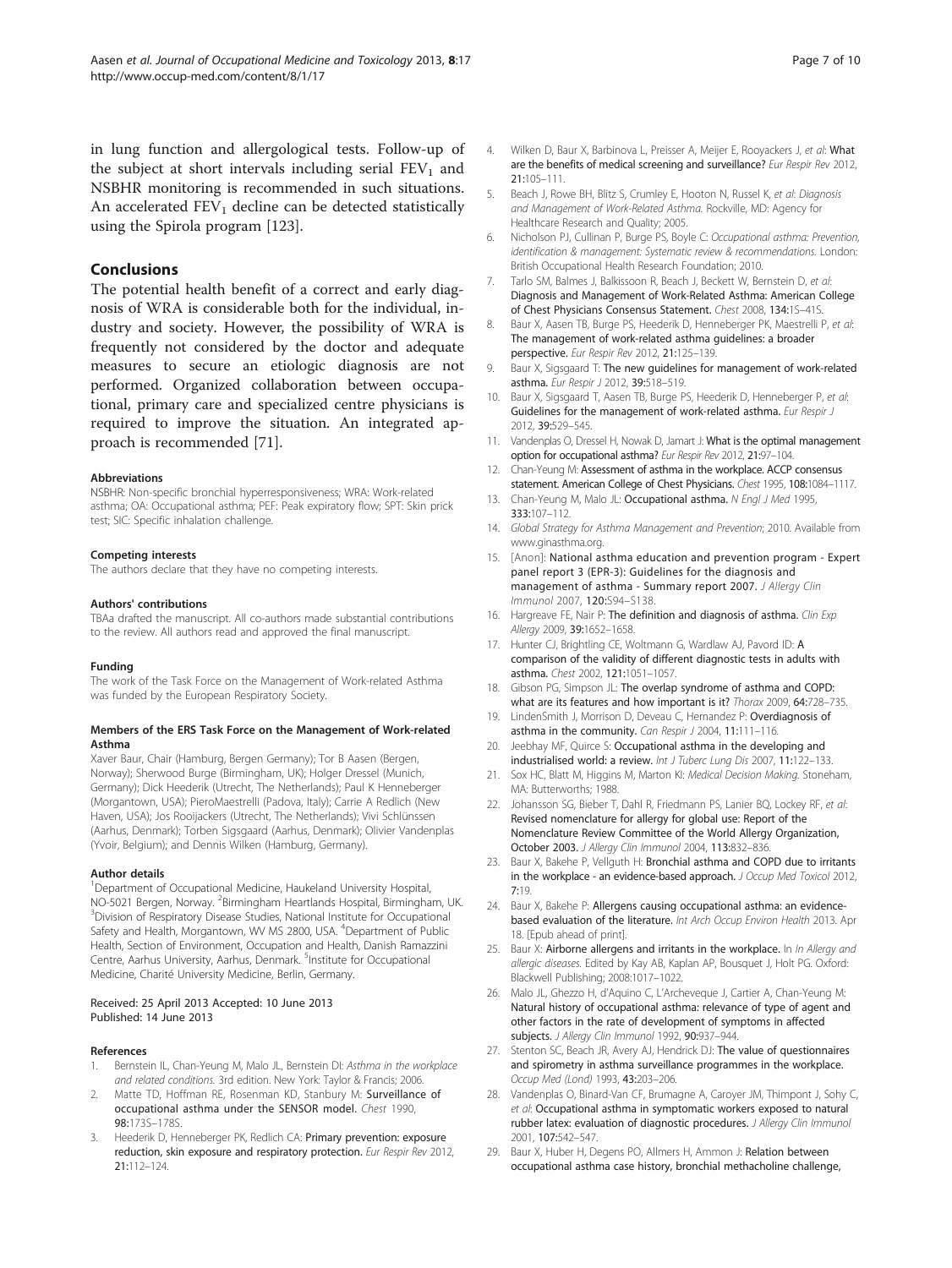<span id="page-7-0"></span>and specific challenge test in patients with suspected occupational asthma. Am J Ind Med 1998, 33:114–122.

- 30. Cote J, Kennedy S, Chan-Yeung M: Quantitative versus qualitative analysis of peak expiratory flow in occupational asthma. Thorax 1993, 48:48–51.
- 31. Cote J, Kennedy S, Chan-Yeung M: Sensitivity and specificity of PC20 and peak expiratory flow rate in cedar asthma. J Allergy Clin Immunol 1990, 85:592-598.
- 32. Malo JL, Ghezzo H, L'Archeveque J, Lagier F, Perrin B, Cartier A: Is the clinical history a satisfactory means of diagnosing occupational asthma? Am Rev Respir Dis 1991, 143:528–532.
- 33. Merget R, Schultze-Werninghaus G, Muthorst T, Friedrich W, Meier-Sydow J: Asthma due to the complex salts of platinum–a cross-sectional survey of workers in a platinum refinery. Clin Allergy 1988, 18:569-580.
- 34. Vandenplas O, Delwiche JP, Evrard G, Aimont P, VandB X, Jamart J, et al: Prevalence of occupational asthma due to latex among hospital personne. Am J Respir Crit Care Med 1995, 151:54–60.
- 35. Axon EJ, Beach JR, Burge PS: A comparison of some of the characteristics of patients with occupational and non-occupational asthma. Occup Med (Lond) 1995, 45:109–111.
- 36. Koskela H, Taivainen A, Tukiainen H, Chan HK: Inhalation challenge with bovine dander allergens: who needs it? Chest 2003, 124:383–391.
- 37. Malo JL, Lemiere C, Desjardins A, Cartier A: Prevalence and intensity of rhinoconjunctivitis in subjects with occupational asthma. Eur Respir J 1997, 10:1513–1515.
- 38. Ricciardi L, Fedele R, Saitta S, Tigano V, Mazzeo L, Fogliani O, et al: Occupational asthma due to exposure to iroko wood dust. Ann Allergy Asthma Immunol 2003, 91:393–397.
- 39. American Thoracic Society: Guidelines for assessing and managing asthma risk at work, school, and recreation. Am J Respir Crit Care Med 2004, 169:873–881.
- 40. American Thoracic Society: Standardization of spirometry--1987 update. Official statement of American Thoracic Society. Respir Care 1987, 32:1039–1060.
- 41. Miller MR, Hankinson J, Brusasco V, Burgos F, Casaburi R, Coates A, et al: Standardisation of spirometry. Eur Respir J 2005, 26:319-338.
- 42. Burge PS, O'Brien IM, Harries MG: Peak flow rate records in the diagnosis of occupational asthma due to colophony. Thorax 1979, 34:308–316.
- 43. Park D, Moore VC, Burge CB, Jaakkola MS, Robertson AS, Burge PS: Serial PEF measurement is superior to cross-shift change in diagnosing occupational asthma. Eur Respir J 2009, 34:574–578.
- 44. Crapo RO, Casaburi R, Coates AL, Enright PL, Hankinson JL, Irvin CG, et al: Guidelines for methacholine and exercise challenge testing-1999. This official statement of the American Thoracic Society was adopted by the ATS Board of Directors, July 1999. Am J Respir Crit Care Med 2000, 161:309–329.
- 45. Sterk PJ, Fabbri LM, Quanjer PH, Cockcroft DW, O'Byrne PM, Anderson SD, et al: Airway responsiveness. Standardized challenge testing with pharmacological, physical and sensitizing stimuli in adults. Report Working Party Standardization of Lung Function Tests, European Community for Steel and Coal. Official Statement of the European Respiratory Society. Eur Respir J Suppl 1993, 16:53-83.
- 46. Anees W, Huggins V, Pavord ID, Robertson AS, Burge PS: Occupational asthma due to low molecular weight agents: eosinophilic and noneosinophilic variants. Thorax 2002, 57:231–236.
- 47. Brisman J, Lillienberg L, Belin L, Ahman M, Jarvholm B: Sensitisation to occupational allergens in bakers' asthma and rhinitis: a case-referent study. Int Arch Occup Environ Health 2003, 76:167-170.
- 48. Burge PS: Occupational asthma in electronics workers caused by colophony fumes: follow-up of affected workers. Thorax 1982, 37:348–353.
- 49. Cartier A, Grammer L, Malo JL, Lagier F, Ghezzo H, Harris K, et al: Specific serum antibodies against isocyanates: association with occupational asthma. J Allergy Clin Immunol 1989, 84:507–514.
- 50. Hargreave FE, Ramsdale EH, Pugsley SO: Occupational asthma without bronchial hyperresponsiveness. Am Rev Respir Dis 1984, 130:513–515.
- 51. Lemiere C, Cartier A, Malo JL, Lehrer SB: Persistent specific bronchial reactivity to occupational agents in workers with normal nonspecific bronchial reactivity. Am J Respir Crit Care Med 2000, 162:976–980.
- 52. Lin FJ, Chen H, Chan-Yeung M: New method for an occupational dust challenge test. Occup Environ Med 1995, 52:54–56.
- 53. Merget R, Schultze-Werninghaus G, Bode F, Bergmann EM, Zachgo W, Meier-Sydow J: Quantitative skin prick and bronchial provocation tests with platinum saltMerget. Br J Ind Med 1991, 48:830-837.
- 54. Merget R, Dierkes A, Rueckmann A, Bergmann EM, Schultze-Werninghaus G: Absence of relationship between degree of nonspecific and specific bronchial responsiveness in occupational asthma due to platinum salts. Eur Respir J 1996, 9:211–216.
- 55. Moscato G, Dellabianca A, Vinci G, Candura SM, Bossi MC: Toluene diisocyanate-induced asthma: clinical findings and bronchial responsiveness studies in 113 exposed subjects with work-related respiratory symptoms. J Occup Med 1991, 33:720–725.
- 56. Perrin B, Lagier F, L'Archeveque J, Cartier A, Boulet LP, Cote J, et al: Occupational asthma: validity of monitoring of peak expiratory flow rates and non-allergic bronchial responsiveness as compared to specific inhalation challenge. Eur Respir J 1992, 5:40–48.
- 57. Tarlo SM, Broder I: Outcome of assessments for occupational asthma. Chest 1991, 100:329–335.
- 58. Moscato G, Godnic-Cvar J, Maestrelli P, Malo JL, Burge PS, Coifman R: Statement on self-monitoring of peak expiratory flows in the investigation of occupational asthma. Subcommittee on Occupational Allergy of the European Academy of Allergology and Clinical Immunology. American Academy of Allergy and Clinical Immunology. European Respiratory Society. American College of Allergy, Asthma and Immunology. Eur Respir J 1995, 8:1605–1610.
- 59. Baldwin DR, Gannon P, Bright P, Newton DT, Robertson A, Venables K, et al: Interpretation of occupational peak flow records: level of agreement between expert clinicians and Oasys-2. Thorax 2002, 57:860–864.
- 60. Anees W, Gannon PF, Huggins V, Pantin CF, Burge PS: Effect of peak expiratory flow data quantity on diagnostic sensitivity and specificity in occupational asthma. Eur Respir J 2004, 23:730–734.
- 61. Huggins V, Anees W, Pantin C, Burge S: Improving the quality of peak flow measurements for the diagnosis of occupational asthma. Occup Med (Lond) 2005, 55:385–388.
- 62. Moore VC, Jaakkola MS, Burge CB, Pantin CF, Robertson AS, Vellore AD, et al: PEF analysis requiring shorter records for occupational asthma diagnosis. Occup Med (Lond) 2009, 59:413–17.
- 63. Leroyer C, Perfetti L, Trudeau C, L'Archeveque J, Chan-Yeung M, Malo JL: Comparison of serial monitoring of peak expiratory flow and FEV1 in the diagnosis of occupational asthma. Am J Respir Crit Care Med 1998, 158:827–832.
- 64. Liss GM, Tarlo SM: Peak expiratory flow rates in possible occupational asthma. Chest 1991, 100:63–69.
- 65. Malo JL, Cote J, Cartier A, Boulet LP, L'Archeveque J, Chan-Yeung M: How many times per day should peak expiratory flow rates be assessed when investigating occupational asthma? Thorax 1993, 48:1211–1217.
- Bright P, Newton DT, Gannon PF, Pantin CF, Burge PS: OASYS-3: improved analysis of serial peak expiratory flow in suspected occupational asthma. Monaldi Arch Chest Dis 2001, 56:281–288.
- 67. Moore VC, Jaakkola MS, Burge CB, Robertson AS, Pantin CF, Vellore AD, et al: A new diagnostic score for occupational asthma: the area between the curves (ABC score) of peak expiratory flow on days at and away from work. Chest 2009, 135:307–314002E.
- Moore VC, Jaakkola MC, Burge PS: A Systematic Review of Serial Peak Expiratory Flow Measurements in the Diagnosis of Occupational Asthma. Annals of Respiratory Medicine 2009, 1:31–44.
- 69. Dreborg S, Frew A: Allergen standardization and skin tests. Allergy 1993, 48:49–54.
- 70. Wisnewski AV: Developments in laboratory diagnostics for isocyanate asthma. Curr Opin Allergy Clin Immunol 2007, 7:138–145.
- 71. Beach J, Russell K, Blitz S, Hooton N, Spooner C, Lemiere C, et al: A systematic review of the diagnosis of occupational asthma. Chest 2007, 131:569–578.
- 72. Budnik LT, Preisser AM, Permentier H, Baur X: Is specific IgE antibody analysis feasible for the diagnosis of methylenediphenyl diisocyanate-induced occupational asthma? Int Arch Occup Environ Health 2012, 86:417–430.
- 73. Platts-Mills TA, Longbottom J, Edwards J, Heymann PW: Asthma and rhinitis related to laboratory rats: use of a purified rat urinary allergen to study exposure in laboratories and the human immune response. N Engl Reg Allergy Proc 1987, 8:245–251.
- 74. Baur X, Czuppon A: Diagnostic validation of specific IgE antibody concentrations, skin prick testing, and challenge tests in chemical workers with symptoms of sensitivity to different anhydrides. J Allergy Clin Immunol 1995, 96:489–494.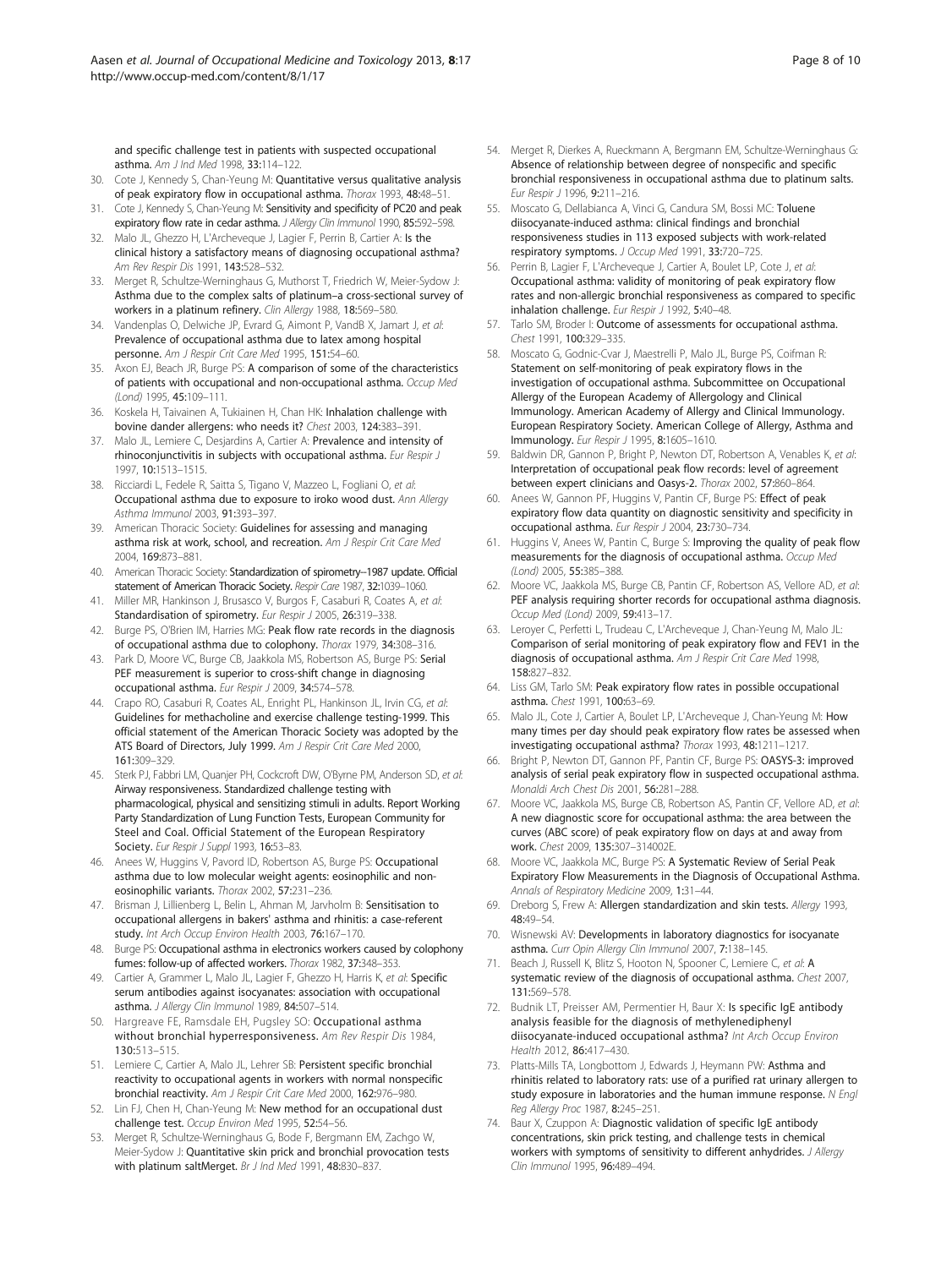- <span id="page-8-0"></span>75. Grammer L, Shaughnessy M, Kenamore B: Utility of antibody in identifying individuals who have or will develop anhydride-induced respiratory disease. Chest 1998, 114:1199–1202.
- 76. Howe W, Venables KM, Topping MD, Dally MB, Hawkins R, Law JS, et al: Tetrachlorophthalic anhydride asthma: evidence for specific IgE antibody. J Allergy Clin Immunol 1983, 71:5–11.
- 77. Park HS, Kim YJ, Lee MK, Hong CS: Occupational asthma and IgE antibodies to reactive dyes. Yonsei Med J 1989, 30:298-304
- 78. Park JW, Kim CW, Kim KS, Choi SY, Kang DB, Ko SH, et al: Role of skin prick test and serological measurement of specific IgE in the diagnosis of occupational asthma resulting from exposure to vinyl sulphone reactive dyes. Occup Environ Med 2001, 58:411–416.
- 79. Bernstein DI, Cartier A, Cote J, Malo JL, Boulet LP, Wanner M, et al: Diisocyanate antigen-stimulated monocyte chemoattractant protein-1 synthesis has greater test efficiency than specific antibodies for identification of diisocyanate asthma. Am J Respir Crit Care Med 2002, 166:445–450.
- Pauli G, Soldatov D, Kopferschmitt-Kubler MC: L'épreuve de provocation bronchiqueest-ellejustifiée en patologierespiratoireprofessionnelle? Rev Pneumol Clin 1996, 52:97–102.
- 81. Vandenplas O, Malo JL: Inhalation challenges with agents causing occupational asthma. Eur Respir J 1997, 10:2612–2629.
- 82. Ortega HG, Weissman DN, Carter DL, Banks D: Use of specific inhalation challenge in the evaluation of workers at risk for occupational asthma: a survey of pulmonary, allergy, and occupational medicine residency training programs in the United States and Canada. Chest 2002, 121:1323–1328.
- 83. Rioux JP, Malo JL, L'Archeveque J, Rabhi K, Labrecque M: Workplace specific challenges as a contribution to the diagnosis of occupational asthma. Eur Respir J 2008, 2008:2008.
- 84. Pepys J, Hutchcroft BJ: Bronchial provocation tests in etiologic diagnosis and analysis of asthma. Am Rev Respir Dis 1975, 112:829–859.
- 85. Burge PS, Harries MG, O'Brien IM, Pepys J: Respiratory disease in workers exposed to solder flux fumes containing colophony (pine resin). Clin Allergy 1978, 8:1-14.
- 86. Stenton SC, Avery AJ, Walters EH, Hendrick DJ: Statistical approaches to the identification of late asthmatic reactions. Eur Respir J 1994, 7:806–812.
- 87. Burge CB, Moore VC, Pantin CF, Robertson AS, Burge PS: Diagnosis of occupational asthma from time point differences in serial PEF measurements. Thorax 2009, 64:1032–1036.
- 88. Lemiere C, Chaboillez S, Malo JL, Cartier A: Changes in sputum cell counts after exposure to occupational agents: what do they mean? J Allergy Clin Immunol 2001, 107:1063–1068.
- 89. Djukanovic R, Sterk PJ, Fahy JV, Hargreave FE: Standardized methodology of sputum induction and processing. Eur Respir J 2002, 20(Suppl 37):1–55.
- 90. Maestrelli P, Saetta M, Di SA, Calcagni PG, Turato G, Ruggieri MP, et al: Comparison of leukocyte counts in sputum, bronchial biopsies, and bronchoalveolar lavage. Am J Respir Crit Care Med 1995, 152:1926–1931.
- 91. Kips JC, Kharitonov SA, Barnes PJ: Noninvasive assessment of airway inflammation in asthma. Eur Respir Mon 2003, 23:164–179.
- 92. Deykin A, Lazarus SC, Fahy JV, Wechsler ME, Boushey HA, Chinchilli VM, et al: Sputum eosinophil counts predict asthma control after discontinuation of inhaled corticosteroids. J Allergy Clin Immunol 2005, 115:720–727.
- 93. Green RH, Brightling CE, McKenna S, Hargadon B, Parker D, Bradding P, et al: Asthma exacerbations and sputum eosinophil counts: a randomised controlled trial. Lancet 2002, 360:1715–1721.
- 94. Di Franco A, Vagaggini B, Bacci E, Bartoli ML, Cianchetti S, Carnevali S, et al: Leukocyte counts in hypertonic saline-induced sputum in subjects with occupational asthma. Respir Med 1998, 92:550–557.
- 95. Lemiere C, Pizzichini MM, Balkissoon R, Clelland L, Efthimiadis A, O'Shaughnessy D, et al: Diagnosing occupational asthma: use of induced sputum. Eur Respir J 1999, 13:482-488.
- 96. Maestrelli P, Calcagni PG, Saetta M, Di SA, Hosselet JJ, Santonastaso A, et al: Sputum eosinophilia after asthmatic responses induced by isocyanates in sensitized subjects. Clin Exp Allergy 1994, 24:29-34.
- 97. Lemiere C: The use of sputum eosinophils in the evaluation of occupational asthma. Curr Opin Allergy Clin Immunol 2004, 4:81-85.
- 98. Obata H, Dittrick M, Chan H, Chan-Yeung M: Sputum eosinophils and exhaled nitric oxide during late asthmatic reaction in patients with western red cedar asthma. Eur Respir J 1999, 13:489–495.
- 99. Quirce S: Eosinophilic bronchitis in the workplace. Curr Opin Allergy Clin Immunol 2004, 4:87–91.
- 100. ATS/ERS: ATS/ERS Recommendations for Standardized Procedures for the Online and Offline Measurement of Exhaled Lower Respiratory Nitric Oxide and Nasal Nitric Oxide, 2005. Am J Respir Crit Care Med 2005, 171:912–930.
- 101. Alving K, Weitzberg E, Lundberg JM: Increased amount of nitric oxide in exhaled air of asthmatics. Eur Respir J 1993, 6:1368-1370.
- 102. Baur X, Barbinova L: Latex allergen exposure increases exhaled nitric oxide in symptomatic healthcare workers. Eur Respir J 2005, 25:309–316.
- 103. Kharitonov SA, O'Connor BJ, Evans DJ, Barnes PJ: Allergen-induced late asthmatic reactions are associated with elevation of exhaled nitric oxide. Am J Respir Crit Care Med 1995, 151:1894–1899.
- 104. Berlyne GS, Parameswaran K, Kamada D, Efthimiadis A, Hargreave FE: A comparison of exhaled nitric oxide and induced sputum as markers of airway inflammation. J Allergy Clin Immunol 2000, 106:638-644.
- 105. Smith AD, Cowan JO, Filsell S, McLachlan C, Monti-Sheehan G, Jackson P, et al: Diagnosing asthma: comparisons between exhaled nitric oxide measurements and conventional tests. Am J Respir Crit Care Med 2004, 169:473–478.
- 106. Smith AD, Cowan JO, Brassett KP, Herbison GP, Taylor DR: Use of exhaled nitric oxide measurements to guide treatment in chronic asthma. N Engl J Med 2005, 352:2163–2173.
- 107. Adisesh LA, Kharitonov SA, Yates DH, Snashell DC, Newman-Taylor AJ, Barnes PJ: Exhaled and nasal nitric oxide is increased in laboratory animal allergy. Clin Exp Allergy 1998, 28:876-880.
- 108. Allmers H, Chen Z, Barbinova L, Marczynski B, Kirschmann V, Baur X: Challenge from methacholine, natural rubber latex, or 4, 4-diphenylmethane diisocyanate in workers with suspected sensitization affects exhaled nitric oxide [change in exhaled NO levels after allergen challenges]. Int Arch Occup Environ Health 2000, 73:181–186.
- 109. Barbinova L, Baur X: Increase in exhaled nitric oxide (eNO) after workrelated isocyanate exposure. Int Arch Occup Environ Health 2006, 79:387–395.
- 110. Lund MB, Oksne PI, Hamre R, Kongerud J: Increased nitric oxide in exhaled air: an early marker of asthma in non-smoking aluminium potroom workers? Occup Environ Med 2000, 57:274–278.
- 111. Olin AC, Ljungkvist G, Bake B, Hagberg S, Henriksson L, Toren K: Exhaled nitric oxide among pulpmill workers reporting gassing incidents involving ozone and chlorine dioxide. Eur Respir J 1999, 14:828–831.
- 112. Piipari R, Piirila P, Keskinen H, Tuppurainen M, Sovijarvi A, Nordman H: Exhaled nitric oxide in specific challenge tests to assess occupational asthma. Eur Respir J 2002, 20:1532–1537.
- 113. Horvath I, Hunt J, Barnes PJ, Alving K, Antczak A, Baraldi E, et al: Exhaled breath condensate: methodological recommendations and unresolved questions. Eur Respir J 2005, 26:523–548.
- 114. Ferrazzoni S, Scarpa MC, Guarnieri G, Corradi M, Mutti A, Maestrelli P: Exhaled Nitric Oxide and Breath Condensate pH in Asthmatic Reactions Induced by Isocyanates. Chest 2009, 136:155–162.
- 115. Chiry S, Cartier A, Malo JL, Tarlo SM, Lemiere C: Comparison of peak expiratory flow variability between workers with work-exacerbated asthma and occupational asthma. Chest 2007, 132:483–488.
- 116. Tarlo SM: Workplace respiratory irritants and asthma. Occup Med 2000, 15:471–484.
- 117. Brooks SM, Weiss MA, Bernstein IL: Reactive airways dysfunction syndrome (RADS). Persistent asthma syndrome after high level irritant exposures. Chest 1985, 88:376–384.
- 118. Brooks SM, Hammad Y, Richards I, Giovinco-Barbas J, Jenkins K: The spectrum of irritant-induced asthma: sudden and not-so-sudden onset and the role of allergy. Chest 1998, 113:42–49.
- 119. Burge PS, Moore VC, Robertson AS: Sensitization and irritant-induced occupational asthma with latency are clinically indistinguishable. Occup Med (Lond) 2012, 62:129–133.
- 120. Piirila PL, Nordman H, Keskinen HM, Luukkonen R, Salo SP, Tuomi TO, et al: Long-term follow-up of hexamethylene diisocyanate-, diphenylmethane